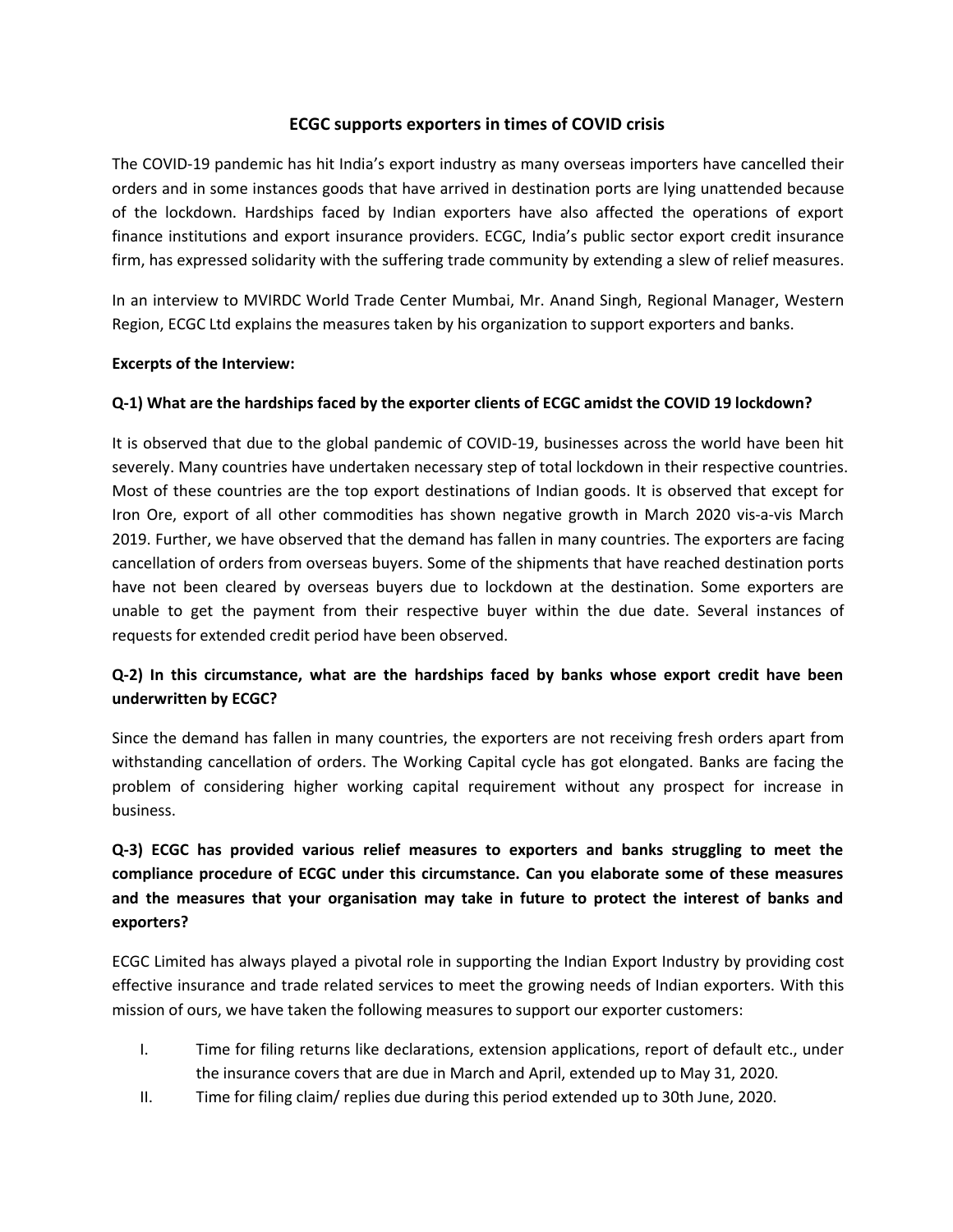- III. Waiver of credit limit application fee till 30th June, 2020.
- IV. Reduction in policy proposal processing fee by 50% till 30th June, 2020.
- V. Discretion to exporters to extend due date for payment by buyers for shipments accepted earlier.
- VI. Discretion to decide about shipments (i.e. resale / reimport / or abandon) that reached destination but not cleared by overseas buyers due to lockdown in the destination countries.
- VII. Claim eligibility period (waiting period) under insurance cover reduced from the present 4 months to 1 month.
- VIII. Exporters may be considering further shipments to buyers from whom payments for shipments made earlier due and not received during the crisis period. ECGC will be covering further shipments by Policy Holders (manufacturer exporter) to the buyer, to the extent of credit limit/loss limit already fixed on the buyer under the relevant Policy issued to the exporter subject to valid purchase order for further shipments, mutually agreed payment reschedule for shipments made earlier and accepted by the buyer.

For Banks, we have undertaken the following measures:

1. With regard to time limit for filing of extension in due date for the advances which have crossed 360 days under packing credit and 180 days under post shipment advances (360 days for status holders) and filing of Report of default under the ECIB coverswill be available upto May 2020.

2. Time for filing of monthly declaration for the month of March 2020, has been extended upto May, 2020 (available for all the exporters and banks). However, please note that the extension of time is not applicable for payment of premium, as it can be made through digital mode viz, RTGS/ NEFT etc. The premium can be paid on the basis of estimation also, when actual premium payable is not workable. Further steps, if needed shall be taken by ECGC after assessing the situation in future.

#### **Q-4) What is your message to banks and exporters struggling to navigate this tough circumstance?**

We understand that the current situation is a very tough phase for the export industry. The government and other institutions are taking special measures to support the export industry by various means. ECGC as an export promotion organisation has also taken some measures to support the export industry as we believe that the interests of our customers should be protected in their adverse situation. These measures will boost their capacity and confidence to start future exports under ECGC cover. ECGC will support calculated risks taken by exporters through extended credit for increasing banks export business. ECGC is also ready to support banks for need based working capital enhancement to exporters.